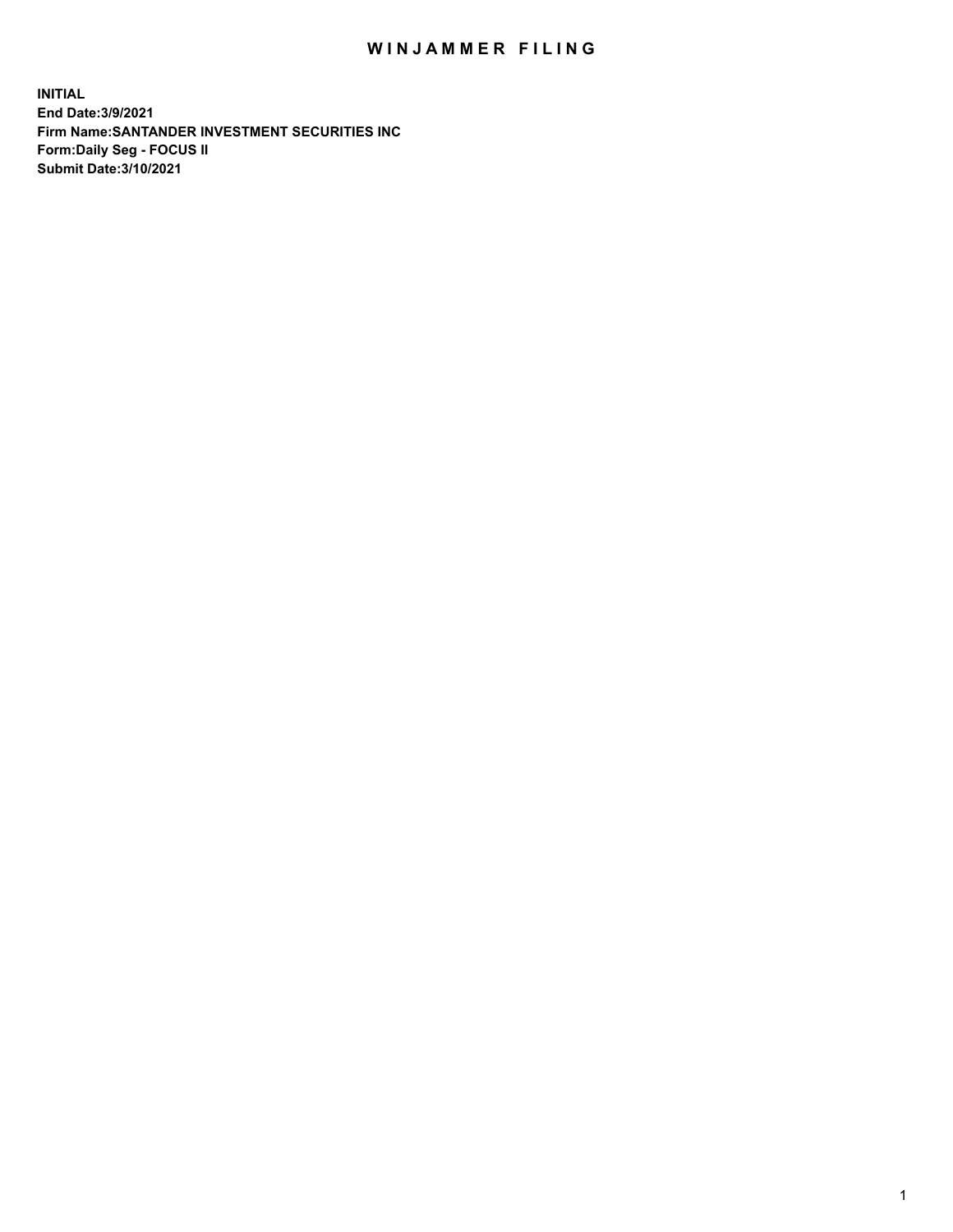**INITIAL End Date:3/9/2021 Firm Name:SANTANDER INVESTMENT SECURITIES INC Form:Daily Seg - FOCUS II Submit Date:3/10/2021 Daily Segregation - Cover Page**

| $\gamma$ ocgi cganon - oo $\gamma$ or - ago                                       |                                                      |
|-----------------------------------------------------------------------------------|------------------------------------------------------|
| Name of Company                                                                   | <b>SANTANDER INVESTMENT</b><br><b>SECURITIES INC</b> |
| <b>Contact Name</b>                                                               | <b>Felix Munoz</b>                                   |
| <b>Contact Phone Number</b>                                                       | (212) 407-4594                                       |
| <b>Contact Email Address</b>                                                      | felix.munoz@santander.us                             |
| FCM's Customer Segregated Funds Residual Interest Target (choose one):            |                                                      |
| a. Minimum dollar amount: ; or                                                    | 70,000,000                                           |
| b. Minimum percentage of customer segregated funds required:%; or                 | <u>0</u>                                             |
| c. Dollar amount range between: and; or                                           | 00                                                   |
| d. Percentage range of customer segregated funds required between:% and%.         | 0 <sub>0</sub>                                       |
| FCM's Customer Secured Amount Funds Residual Interest Target (choose one):        |                                                      |
| a. Minimum dollar amount: ; or                                                    | $\frac{0}{0}$                                        |
| b. Minimum percentage of customer secured funds required:%; or                    |                                                      |
| c. Dollar amount range between: and; or                                           | 0 <sub>0</sub>                                       |
| d. Percentage range of customer secured funds required between: % and %.          | 00                                                   |
| FCM's Cleared Swaps Customer Collateral Residual Interest Target (choose one):    |                                                      |
| a. Minimum dollar amount: ; or                                                    | $\frac{0}{0}$                                        |
| b. Minimum percentage of cleared swaps customer collateral required:% ; or        |                                                      |
| c. Dollar amount range between: and; or                                           | 0 <sub>0</sub>                                       |
| d. Percentage range of cleared swaps customer collateral required between:% and%. | 0 <sub>0</sub>                                       |

Attach supporting documents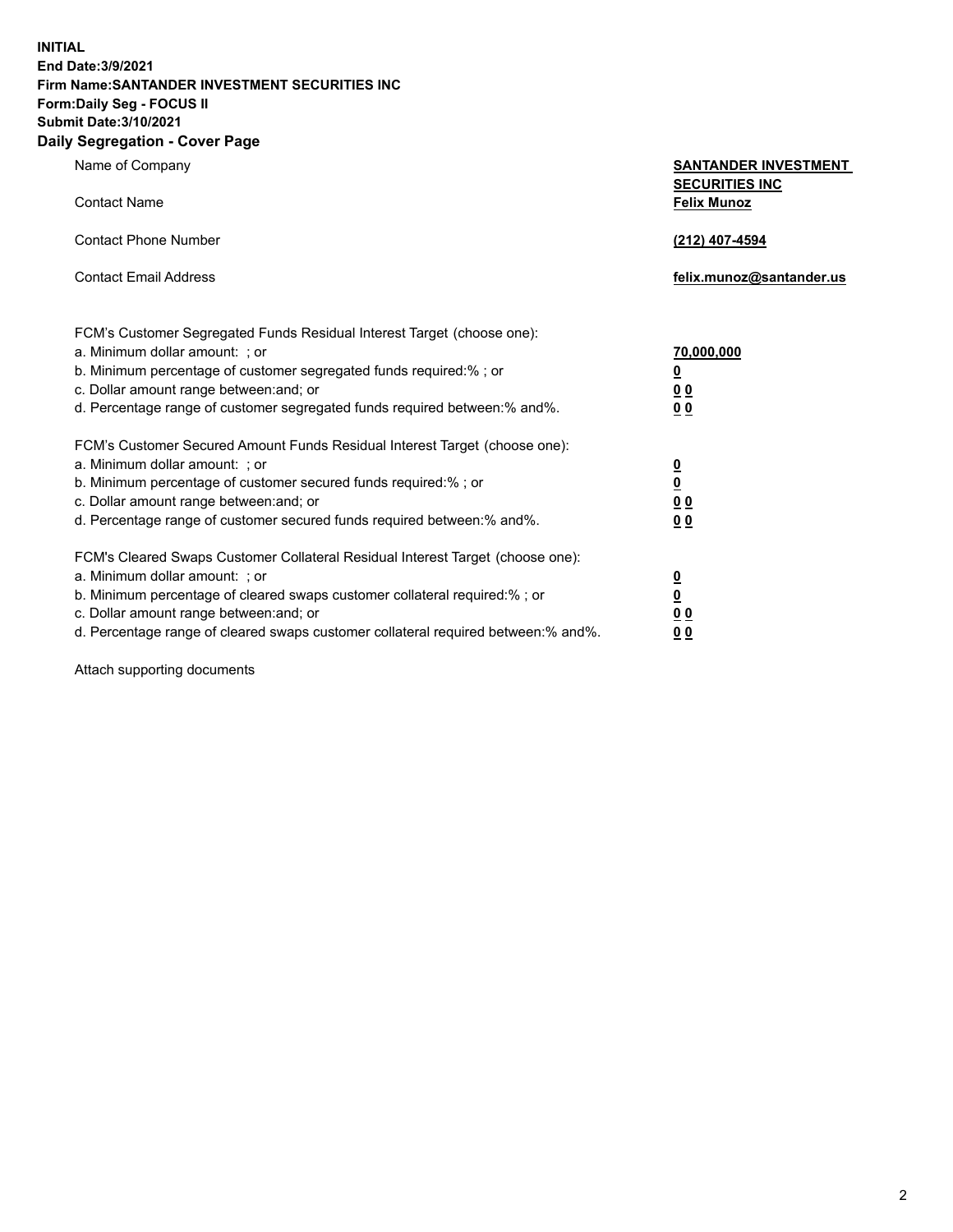## **INITIAL End Date:3/9/2021 Firm Name:SANTANDER INVESTMENT SECURITIES INC Form:Daily Seg - FOCUS II Submit Date:3/10/2021 Daily Segregation - Secured Amounts**

|               | Foreign Futures and Foreign Options Secured Amounts                                         |                   |
|---------------|---------------------------------------------------------------------------------------------|-------------------|
|               | Amount required to be set aside pursuant to law, rule or regulation of a foreign            | $0$ [7305]        |
|               | government or a rule of a self-regulatory organization authorized thereunder                |                   |
| $\mathbf 1$ . | Net ledger balance - Foreign Futures and Foreign Option Trading - All Customers             |                   |
|               | A. Cash                                                                                     | $0$ [7315]        |
|               | B. Securities (at market)                                                                   | $0$ [7317]        |
| 2.            | Net unrealized profit (loss) in open futures contracts traded on a foreign board of trade   | $0$ [7325]        |
| 3.            | Exchange traded options                                                                     |                   |
|               | a. Market value of open option contracts purchased on a foreign board of trade              | $0$ [7335]        |
|               | b. Market value of open contracts granted (sold) on a foreign board of trade                | $0$ [7337]        |
| 4.            | Net equity (deficit) (add lines 1. 2. and 3.)                                               | $0$ [7345]        |
| 5.            | Account liquidating to a deficit and account with a debit balances - gross amount           | $0$ [7351]        |
|               | Less: amount offset by customer owned securities                                            | 0 [7352] 0 [7354] |
| 6.            | Amount required to be set aside as the secured amount - Net Liquidating Equity              | $0$ [7355]        |
|               | Method (add lines 4 and 5)                                                                  |                   |
| 7.            | Greater of amount required to be set aside pursuant to foreign jurisdiction (above) or line | $0$ [7360]        |
|               | 6.                                                                                          |                   |
|               | FUNDS DEPOSITED IN SEPARATE REGULATION 30.7 ACCOUNTS                                        |                   |
| 1.            | Cash in banks                                                                               |                   |
|               | A. Banks located in the United States                                                       | $0$ [7500]        |
|               | B. Other banks qualified under Regulation 30.7                                              | 0 [7520] 0 [7530] |
| 2.            | Securities                                                                                  |                   |
|               | A. In safekeeping with banks located in the United States                                   | $0$ [7540]        |
|               | B. In safekeeping with other banks qualified under Regulation 30.7                          | 0 [7560] 0 [7570] |
| 3.            | Equities with registered futures commission merchants                                       |                   |
|               | A. Cash                                                                                     | $0$ [7580]        |
|               | <b>B.</b> Securities                                                                        | $0$ [7590]        |
|               | C. Unrealized gain (loss) on open futures contracts                                         | $0$ [7600]        |
|               | D. Value of long option contracts                                                           | $0$ [7610]        |
|               | E. Value of short option contracts                                                          | 0 [7615] 0 [7620] |
| 4.            | Amounts held by clearing organizations of foreign boards of trade                           |                   |
|               | A. Cash                                                                                     | $0$ [7640]        |
|               | <b>B.</b> Securities                                                                        | $0$ [7650]        |
|               | C. Amount due to (from) clearing organization - daily variation                             | $0$ [7660]        |
|               | D. Value of long option contracts                                                           | $0$ [7670]        |
|               | E. Value of short option contracts                                                          | 0 [7675] 0 [7680] |
| 5.            | Amounts held by members of foreign boards of trade                                          |                   |
|               | A. Cash                                                                                     | $0$ [7700]        |
|               | <b>B.</b> Securities                                                                        | $0$ [7710]        |
|               | C. Unrealized gain (loss) on open futures contracts                                         | $0$ [7720]        |
|               | D. Value of long option contracts                                                           | $0$ [7730]        |
|               | E. Value of short option contracts                                                          | 0 [7735] 0 [7740] |
| 6.            | Amounts with other depositories designated by a foreign board of trade                      | $0$ [7760]        |
| 7.            | Segregated funds on hand                                                                    | $0$ [7765]        |
| 8.            | Total funds in separate section 30.7 accounts                                               | $0$ [7770]        |
| 9.            | Excess (deficiency) Set Aside for Secured Amount (subtract line 7 Secured Statement         | $0$ [7380]        |
|               | Page 1 from Line 8)                                                                         |                   |
| 10.           | Management Target Amount for Excess funds in separate section 30.7 accounts                 | $0$ [7780]        |
| 11.           | Excess (deficiency) funds in separate 30.7 accounts over (under) Management Target          | $0$ [7785]        |
|               |                                                                                             |                   |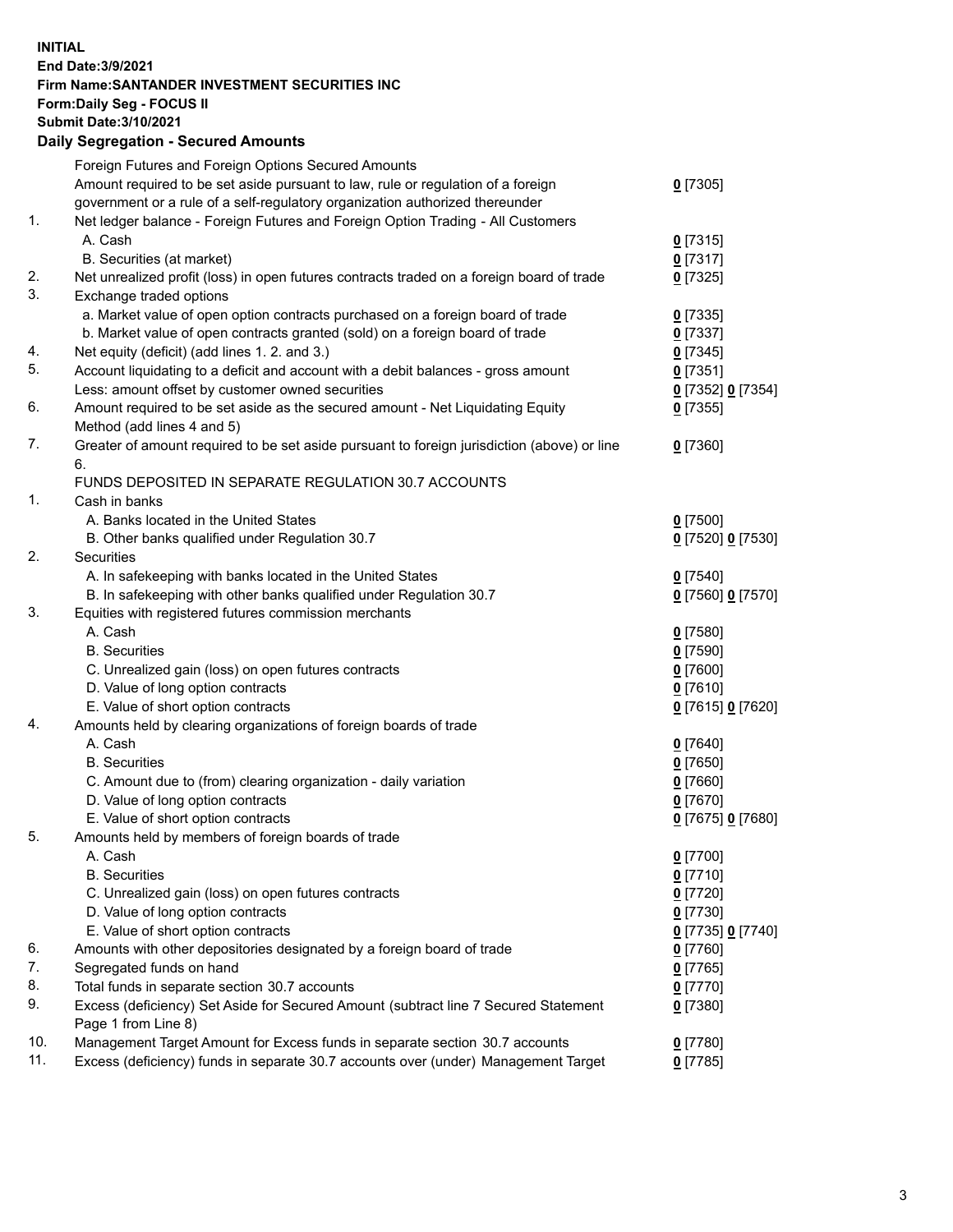| <b>INITIAL</b> | End Date: 3/9/2021<br>Firm Name: SANTANDER INVESTMENT SECURITIES INC<br>Form: Daily Seg - FOCUS II            |                                           |
|----------------|---------------------------------------------------------------------------------------------------------------|-------------------------------------------|
|                | <b>Submit Date: 3/10/2021</b>                                                                                 |                                           |
|                | Daily Segregation - Segregation Statement                                                                     |                                           |
|                | SEGREGATION REQUIREMENTS(Section 4d(2) of the CEAct)                                                          |                                           |
| 1.             | Net ledger balance                                                                                            |                                           |
|                | A. Cash                                                                                                       | 1,745,478,548 [7010]                      |
|                | B. Securities (at market)                                                                                     | $0$ [7020]                                |
| 2.<br>3.       | Net unrealized profit (loss) in open futures contracts traded on a contract market<br>Exchange traded options | 105,698,266 [7030]                        |
|                | A. Add market value of open option contracts purchased on a contract market                                   |                                           |
|                | B. Deduct market value of open option contracts granted (sold) on a contract market                           | 47,217,171 [7032]<br>$-23,055,189$ [7033] |
| 4.             | Net equity (deficit) (add lines 1, 2 and 3)                                                                   | 1,875,338,796 [7040]                      |
| 5.             | Accounts liquidating to a deficit and accounts with                                                           |                                           |
|                | debit balances - gross amount                                                                                 | $0$ [7045]                                |
|                | Less: amount offset by customer securities                                                                    | 0 [7047] 0 [7050]                         |
| 6.             | Amount required to be segregated (add lines 4 and 5)                                                          | 1,875,338,796 [7060]                      |
|                | FUNDS IN SEGREGATED ACCOUNTS                                                                                  |                                           |
| 7.             | Deposited in segregated funds bank accounts                                                                   |                                           |
|                | A. Cash                                                                                                       | 335,305,082 [7070]                        |
|                | B. Securities representing investments of customers' funds (at market)                                        | $0$ [7080]                                |
|                | C. Securities held for particular customers or option customers in lieu of cash (at                           | $0$ [7090]                                |
|                | market)                                                                                                       |                                           |
| 8.             | Margins on deposit with derivatives clearing organizations of contract markets                                |                                           |
|                | A. Cash                                                                                                       | 1,611,274,556 [7100]                      |
|                | B. Securities representing investments of customers' funds (at market)                                        | $0$ [7110]                                |
|                | C. Securities held for particular customers or option customers in lieu of cash (at                           | $0$ [7120]                                |
| 9.             | market)                                                                                                       |                                           |
| 10.            | Net settlement from (to) derivatives clearing organizations of contract markets<br>Exchange traded options    | -23,466,678 [7130]                        |
|                | A. Value of open long option contracts                                                                        | 47,217,171 [7132]                         |
|                | B. Value of open short option contracts                                                                       | -23,055,189 [7133]                        |
| 11.            | Net equities with other FCMs                                                                                  |                                           |
|                | A. Net liquidating equity                                                                                     | $0$ [7140]                                |
|                | B. Securities representing investments of customers' funds (at market)                                        | $0$ [7160]                                |
|                | C. Securities held for particular customers or option customers in lieu of cash (at                           | $0$ [7170]                                |
|                | market)                                                                                                       |                                           |
| 12.            | Segregated funds on hand                                                                                      | $0$ [7150]                                |
| 13.            | Total amount in segregation (add lines 7 through 12)                                                          | 1,947,274,942 [7180]                      |
| 14.            | Excess (deficiency) funds in segregation (subtract line 6 from line 13)                                       | 71,936,146 [7190]                         |
| 15.            | Management Target Amount for Excess funds in segregation                                                      | 70,000,000 [7194]                         |
| 16.            | Excess (deficiency) funds in segregation over (under) Management Target Amount                                | 1,936,146 [7198]                          |
|                | Excess                                                                                                        |                                           |